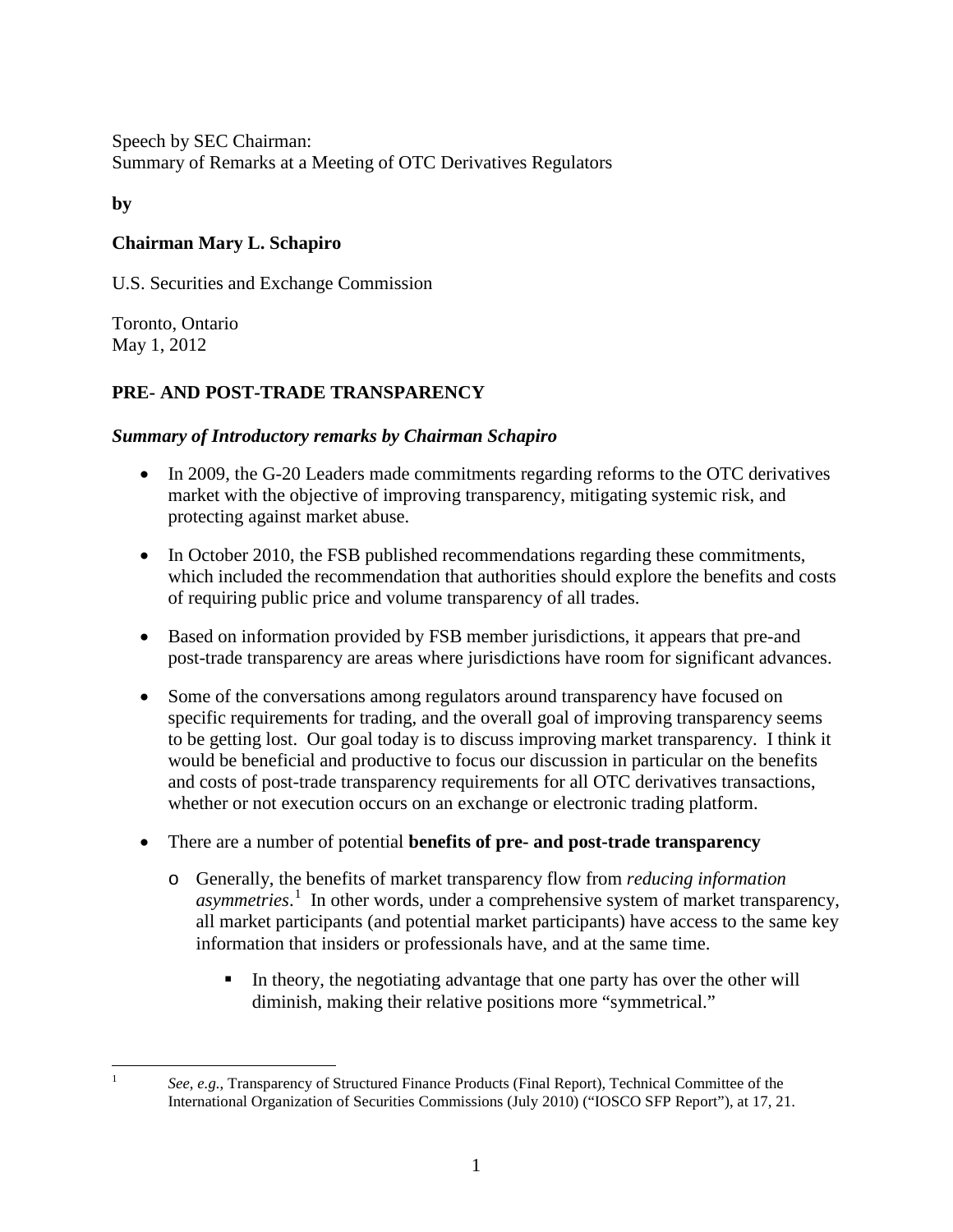- o Pre- and post-trade transparency allows market participants to have more accurate expectations for the price of a future transaction.
	- For example, an investor who wishes to buy a security can see current quotes or orders to sell, as well as prices of recent transactions. This pre- and posttrade information might alert investors to good opportunities to transact or deter them from transacting when market conditions are not advantageous.
- o Pre- and post-trade transparency create a feedback loop.
	- When post-trade transparency exists, even in less than comprehensive form, transactions are more likely to occur at or near the published prices. When market participants decide at what price to display quotes or orders, one of the significant factors they take into account is the price at which recent transactions have occurred.
	- The result is a more efficient market, as it becomes less likely for a particular trade to be executed at an anomalous price.
- o Market transparency allows market participants to better assess the quality of executions effected by their intermediaries.<sup>[2](#page-1-0)</sup>
	- For example, an investor can compare the price of her execution against prices of quotations in the market and other transactions done at the approximately the same time as her execution, and question the intermediary about any discrepancy not to the investor's advantage.
	- Intermediaries, knowing that investors have information to assess the quality of executions, have greater incentive to provide best executions and thereby avoid disputes with customers.
- o Market transparency can provide incentives for new participants (such as smaller market makers, buy-side institutions, or retail investors) to enter the market, thus increasing competition and reducing concentration in the market.
	- A potential entrant can see prices of current quotations as well as prices of recent trades in an instrument, and can thereby assess whether it can offer a better price. If it can, a pre-trade transparency system will announce that better price to the market.
- o The benefits of pre- and post-trade transparency can improve the perceived fairness of the market and encourage wider participation, $3$  thus leading to greater price competition and narrower spreads.

<span id="page-1-1"></span><span id="page-1-0"></span>3

 $\frac{1}{2}$ *See*, *e.g.*, IOSCO SFP Report at 21.

*See*, *e.g.*, IOSCO Report on Transparency and Market Fragmentation at 4.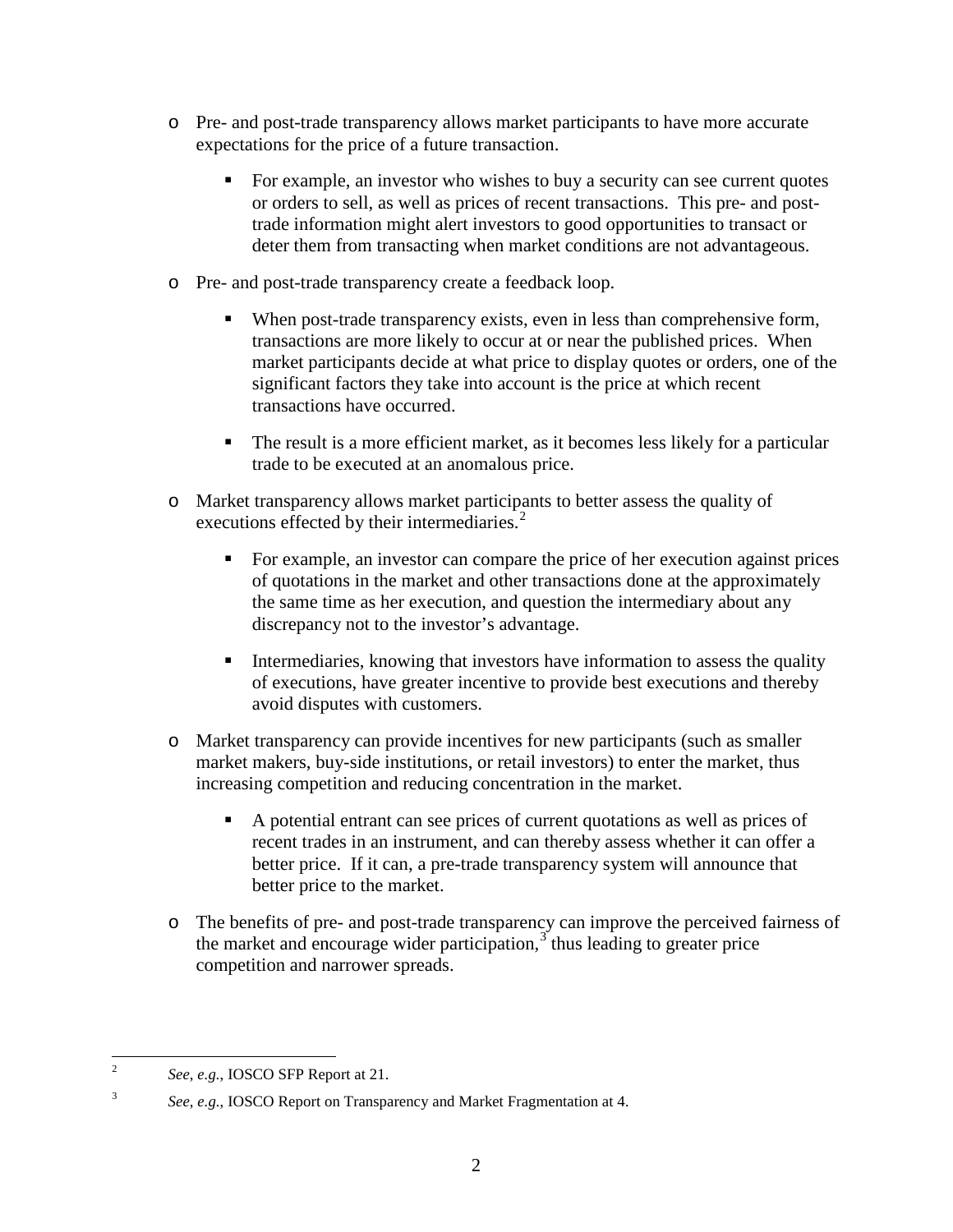- Enhanced liquidity can reduce price volatility, as enhanced liquidity implies that there are more buy and sell orders in the market to absorb trading interest without moving prices significantly.
- o Market transparency also enhances competition among multiple trading venues.
	- Enhanced competition could result in better prices and lower costs for investors. This effect would likely to be increased to the extent to which these market data are consolidated (whether by private actors or pursuant to regulatory mandate).
- o Market transparency also helps promote some degree of *de facto* integration of fragmented markets.
	- If order flow is dispersed among multiple trading venues, the same product may trade at different prices in different venues.
	- The greater the degree of transparency, the less likely market participants are to trade outside the best prices, thereby providing some incentive for fragmented markets to converge on the best prices.
- o Market transparency can aid asset holders generally, even those who do not actively transact, by offering them better information for valuation.<sup>[4](#page-2-0)</sup>
	- The asset holder can see prices at which other market participants have recently sold, or the price at which a market participant currently would buy the instrument from the current holder.
	- Better valuation can assist capital formation by providing better inputs into an asset holder's analysis of whether to buy, sell, or hold. Better valuation also aids in prudential and systemic risk management, as accurate valuation is instrumental in assessing an institution's solvency.

#### • There also are **potential costs of post-trade transparency**

o One assertion regarding costs of post-trade transparency is that it may lead to decreased liquidity. For example, narrower bid/offer spreads may result in lower profits for incumbent market makers, thus reducing their incentives to provide liquidity. The argument is that post-trade transparency provides customers with relevant information about recent trade prices that they can use to their benefit in price negotiation (i.e., demanding a higher bid or lower offer) for their trade. Also, post-trade transparency informs all market participants about recent price levels for transactions and may result in new competitors entering the market and competing for customer business with higher bids or lower offers, thereby narrowing bid/offer spreads.

<span id="page-2-0"></span> $\frac{1}{4}$ 

See, *e.g.*, IOSCO SFP Report at 21-22.